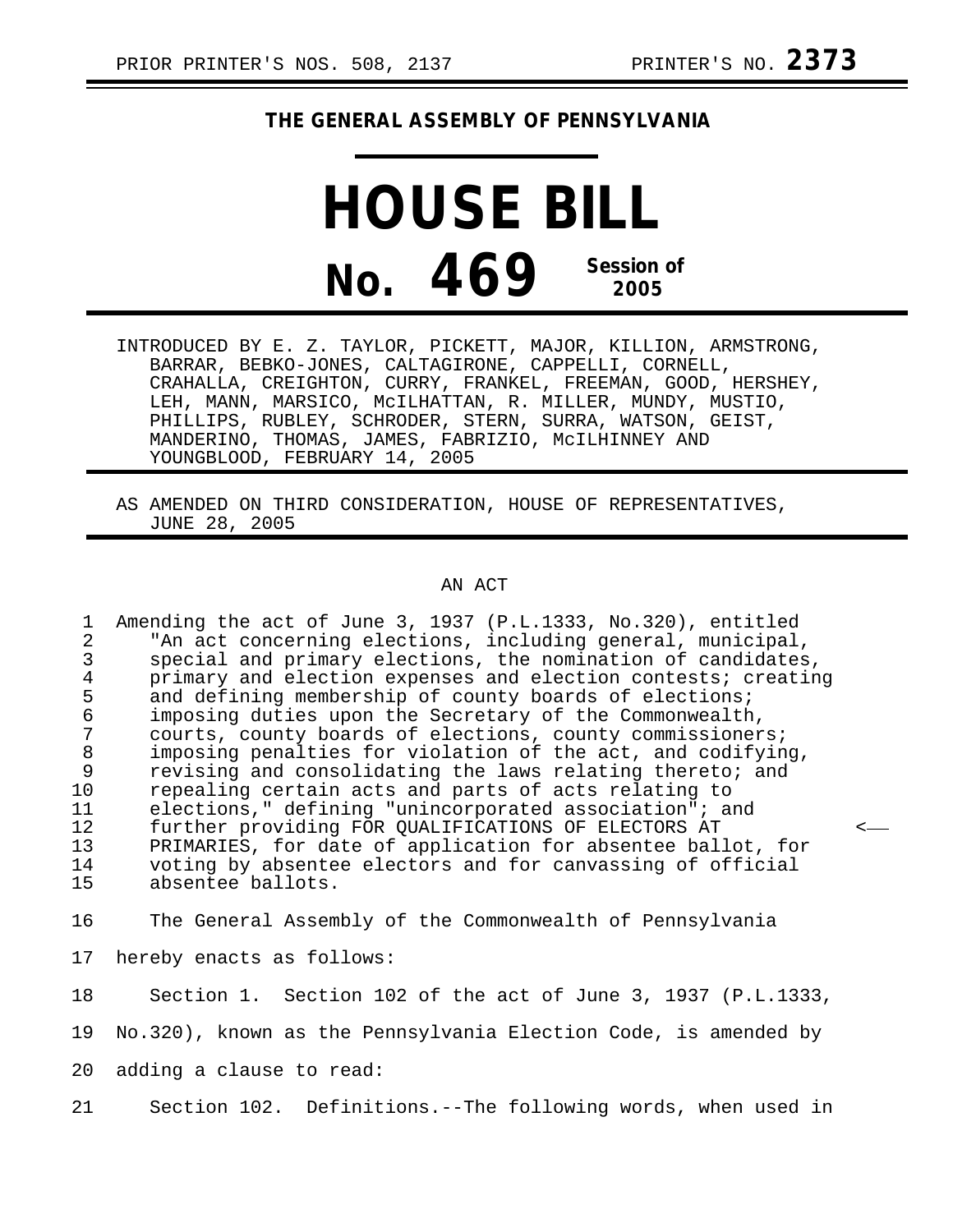1 this act, shall have the following meanings, unless otherwise 2 clearly apparent from the context:

 $3 * * * *$ 

4 (z.5) The words "unincorporated association" shall mean any 5 form of unincorporated enterprise owned by one or more persons, 6 other than a partnership, a limited liability partnership or a 7 limited liability company that is treated as a partnership for 8 Federal income tax purposes.

9 SECTION 2. SECTION 702 OF THE ACT IS AMENDED TO READ: < 10 SECTION 702. QUALIFICATIONS OF ELECTORS AT PRIMARIES.--(A) 11 THE QUALIFICATIONS OF ELECTORS ENTITLED TO VOTE AT PRIMARIES 12 SHALL BE THE SAME AS THE QUALIFICATIONS OF ELECTORS ENTITLED TO 13 VOTE AT ELECTIONS WITHIN THE ELECTION DISTRICT WHERE THE PRIMARY 14 IS HELD, PROVIDED THAT NO ELECTOR WHO IS NOT REGISTERED AND 15 ENROLLED AS A MEMBER OF A POLITICAL PARTY, IN ACCORDANCE WITH 16 THE PROVISIONS OF THIS ACT, SHALL BE PERMITTED TO VOTE THE 17 BALLOT OF SUCH PARTY OR ANY OTHER PARTY BALLOT AT ANY PRIMARY. 18 (B) AN INDIVIDUAL WHO OTHERWISE MEETS THE REQUIREMENTS OF 25 19 PA.C.S. § 1301 (RELATING TO QUALIFICATIONS TO REGISTER) WHO WILL 20 BE AT LEAST EIGHTEEN YEARS OF AGE ON THE DAY OF THE NEXT GENERAL 21 OR MUNICIPAL ELECTION MAY REGISTER AND VOTE FOR THE 22 CORRESPONDING PRIMARY. 23 Section 2 3. Sections 1302.1 and 1306 of the act, amended <

24 February 13, 1998 (P.L.72, No.18), are amended to read:

25 Section 1302.1. Date of Application for Absentee Ballot.--

26 [Applications for absentee ballots unless otherwise

27 specified]

28 (a) Except as provided in subsections (b) and (c), 29 applications for absentee ballots shall be received in the 30 office of the county board of elections not earlier than fifty 20050H0469B2373 - 2 -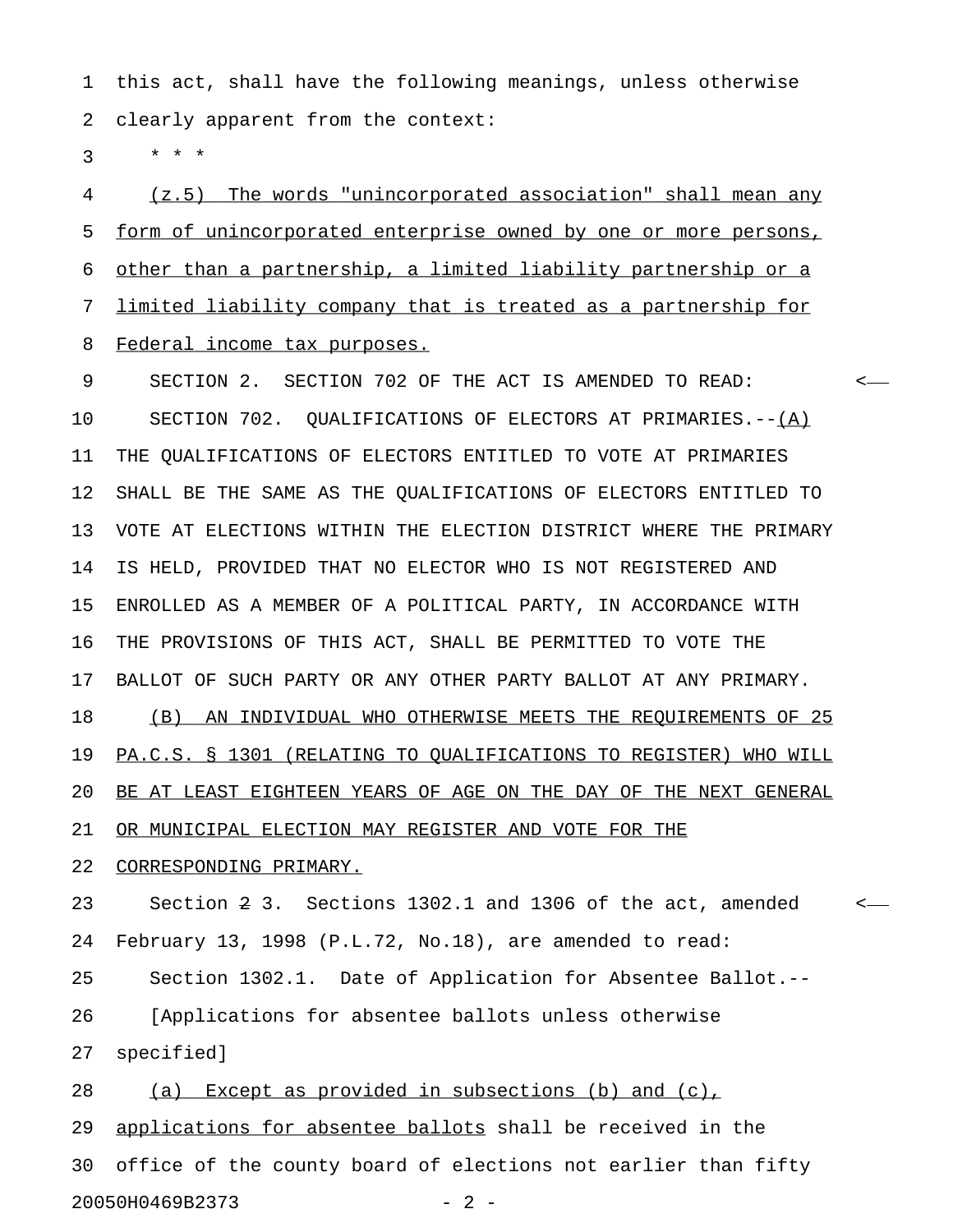1 (50) days before the primary or election and not later than five 2 o'clock P.M. of the first Tuesday prior to the day of any 3 primary or election<sub>-</sub>[: Provided, however, That]

4 (b) Except as provided in subsection (c), in the event any 5 elector otherwise qualified who is so physically disabled or ill 6 on or before the first Tuesday prior to any primary or election 7 that he is unable to file his application or who becomes 8 physically disabled or ill after the first Tuesday prior to any 9 primary or election and is unable to appear at his polling place 10 or any elector otherwise qualified who because of the conduct of 11 his business, duties or occupation will necessarily be absent 12 from the municipality of his residence on the day of the primary 13 or election, which fact was not and could not reasonably be 14 known to said elector on or before the first Tuesday prior to 15 any primary or election, the elector shall be entitled to an 16 absentee ballot at any time prior to five o'clock P.M. on the 17 first Friday preceding any primary or election upon execution of 18 an Emergency Application in such form prescribed by the 19 Secretary of the Commonwealth.

20 (c) In the event any elector otherwise qualified who becomes 21 so physically disabled or ill between five o'clock P.M. on the 22 first Friday preceding any primary or election and eight o'clock 23 P.M. on the day of any primary or election that he is unable to 24 appear at his polling place or any elector otherwise qualified 25 who because of the conduct of his business, duties or occupation 26 will necessarily be absent from the municipality of his 27 residence on the day of the primary or election, which fact was 28 not and could not reasonably be known to said elector prior to 29 five o'clock P.M. on the first Friday preceding any primary or 30 election, the elector shall be entitled to an absentee ballot if

20050H0469B2373 - 3 -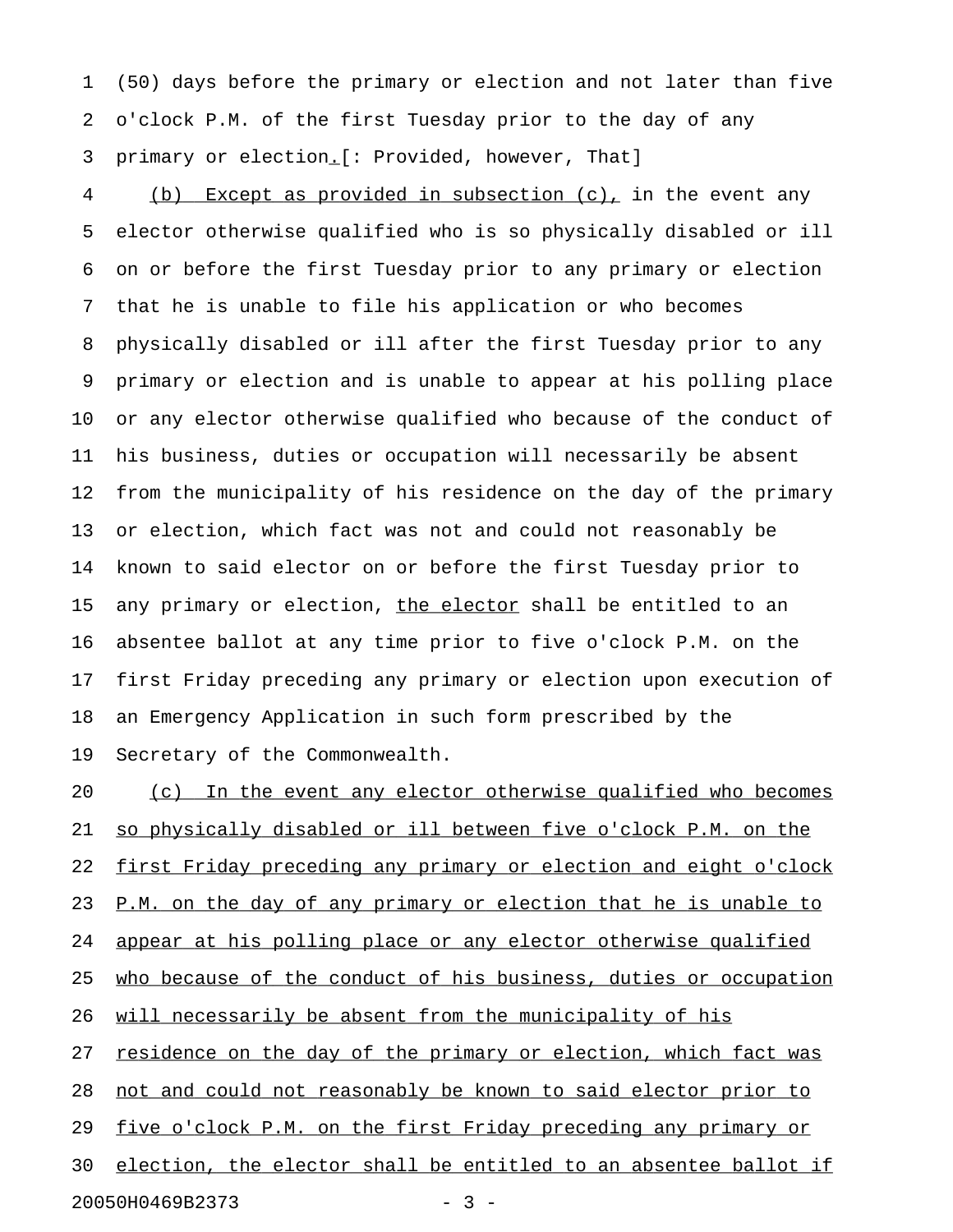| 1                        | the elector completes and files with the court of common pleas   |
|--------------------------|------------------------------------------------------------------|
| $\overline{2}$           | in the county in which the elector is qualified to vote an       |
| 3                        | Emergency Application or a letter or other signed document,      |
| 4                        | which includes the same information as is provided on the        |
| 5                        | Emergency Application. Upon a determination that the elector is  |
| 6                        | a qualified absentee elector under section 1301, the judge shall |
| 7                        | issue an absentee ballot to the elector. THE ELECTOR SHALL       |
| 8                        | DESIGNATE SOMEONE TO RECEIVE THE ABSENTEE BALLOT IN THE          |
| 9                        | APPLICATION, LETTER OR OTHER SIGNED DOCUMENT THAT THE ELECTOR    |
| 10                       | SUBMITS REQUESTING THE EMERGENCY ABSENTEE BALLOT AND THE JUDGE   |
| 11                       | SHALL GIVE THE ELECTOR'S ABSENTEE BALLOT TO THAT DESIGNATED      |
| 12                       | PERSON IF THE ELECTOR IS UNABLE TO APPEAR TO RECEIVE THE BALLOT. |
| 13                       | THE ELECTOR LIKEWISE SHALL IDENTIFY ANY PERSON WHO WILL ASSIST   |
| 14                       | THE ELECTOR IN MARKING THE ELECTOR'S BALLOT. TO QUALIFY, THE     |
| 15                       | PERSON RENDERING ASSISTANCE SHALL BE IDENTIFIED EITHER BY COURT  |
| 16                       | ORDER OR IN RECORDS OF THE COUNTY AS A PERSON AUTHORIZED TO      |
| 17                       | PROVIDE VOTING ASSISTANCE. THE PERSON, OR A DEPUTY SHERIFF,      |
| 18                       | SHALL DECLARE IN WRITING THAT ASSISTANCE WAS RENDERED. IF NO     |
| 19                       | DECLARATION IS FILED AND ANOTHER PERSON WITNESSES A PERSON       |
| 20                       | RENDERING VOTING ASSISTANCE, THE PERSON RENDERING ASSISTANCE HAS |
| 21                       | COMMITTED A VIOLATION OF THIS ACT. If the elector is unable to   |
| 22                       | appear in court to receive the ballot, the judge shall give the  |
| 23                       | elector's absentee ballot to an authorized representative of the |
| 24                       | elector. The authorized representative shall deliver the         |
| 25                       | absentee ballot to the elector and return the completed absentee |
| 26                       | ballot, sealed in the official absentee ballot envelopes, to the |
| 27                       | county board of elections, who shall distribute the ballot,      |
| 28                       | unopened, to the absentee voter's election district. If the      |
| 29                       | elector is unable to appear in court or unable to obtain         |
| 30                       | assistance from an authorized representative, the judge shall    |
| 20050H0469B2373<br>$-4-$ |                                                                  |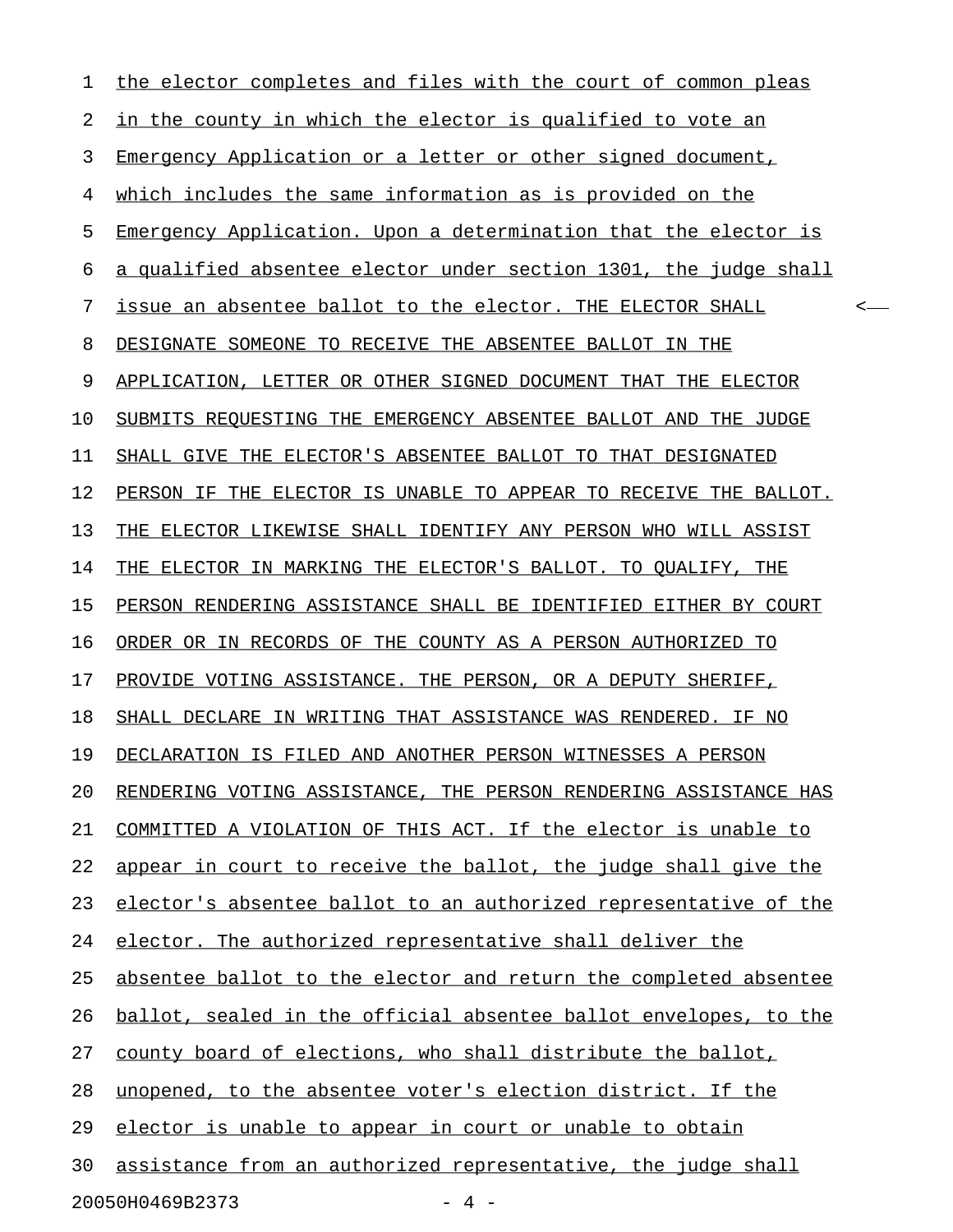1 direct a deputy sheriff of the county to deliver the absentee 2 ballot to the elector if the elector is at a physical location 3 within the county and return the completed absentee ballot, 4 sealed in the official absentee ballot envelopes, to the county 5 board of elections who shall distribute the ballots unopened to 6 the absentee voter's respective election district. IF A DEPUTY  $\sim$ 7 SHERIFF IS UNAVAILABLE TO DELIVER AN ABSENTEE BALLOT UNDER THIS 8 SECTION, THE JUDGE SHALL DIRECT A CONSTABLE OR AN EMPLOYE OR 9 OFFICIAL OF THE COUNTY BOARD OF ELECTIONS TO MAKE SUCH DELIVERY, 10 IN ACCORDANCE WITH THE PROVISIONS OF THIS SECTION. NO ABSENTEE 11 BALLOT UNDER THIS SUBSECTION SHALL BE COUNTED WHICH IS RECEIVED 12 IN THE OFFICE OF THE COUNTY BOARD OF ELECTIONS LATER THAN EIGHT 13 O'CLOCK P.M. ON THE DAY OF THE PRIMARY OR ELECTION.

14 (d) In the case of an elector who is physically disabled or 15 ill on or before the first Tuesday prior to a primary or 16 election or becomes physically disabled or ill after the first 17 Tuesday prior to a primary or election, such Emergency 18 Application, letter or other signed document shall contain a 19 supporting affidavit from his attending physician stating that 20 due to physical disability or illness said elector was unable to 21 apply for an absentee ballot on or before the first Tuesday 22 prior to the primary or election or became physically disabled 23 or ill after that period.

24 (e) In the case of an elector who is necessarily absent 25 because of the conduct of his business, duties or occupation 26 under the unforeseen circumstances specified in [this 27 subsection] subsections (b) and (c), such Emergency Application, 28 letter or other signed document shall contain a supporting 29 affidavit from such elector stating that because of the conduct 30 of his business, duties or occupation said elector will 20050H0469B2373 - 5 -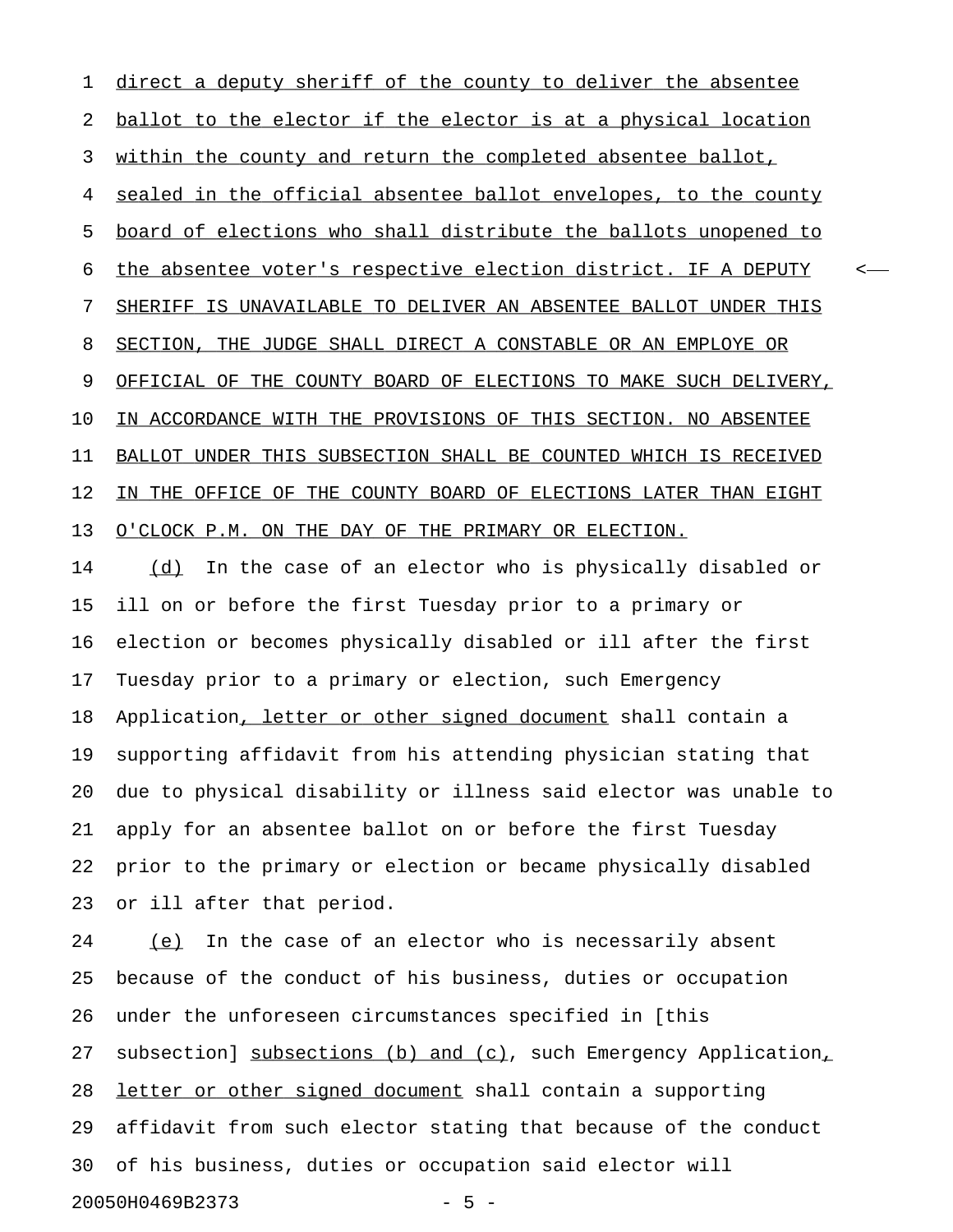1 necessarily be absent from the municipality of his residence on 2 the day of the primary or election which fact was not and could 3 not reasonably be known to said elector on or before the first 4 Tuesday prior to the primary or election.

5 Section 1306. Voting by Absentee Electors.--(a) [At] Except 6 as provided in paragraphs  $(1)$ ,  $(2)$  and  $(3)$ , at any time after 7 receiving an official absentee ballot, but on or before five 8 o'clock P. M. on the Friday prior to the primary or election, 9 the elector shall, in secret, proceed to mark the ballot only in 10 black lead pencil, indelible pencil or blue, black or blue-black 11 ink, in fountain pen or ball point pen, and then fold the 12 ballot, enclose and securely seal the same in the envelope on 13 which is printed, stamped or endorsed "Official Absentee 14 Ballot."

15 (1) Any elector who submits an Emergency Application and 16 receives an absentee ballot in accordance with section  $1302.1(b)$ 17 or (c) shall mark the ballot on or before eight o'clock P.M. on 18 the day of the primary or election. This envelope shall then be 19 placed in the second one, on which is printed the form of 20 declaration of the elector, and the address of the elector's 21 county board of election and the local election district of the 22 elector. The elector shall then fill out, date and sign the 23 declaration printed on such envelope. Such envelope shall then 24 be securely sealed and the elector shall send same by mail, 25 postage prepaid, except where franked, or deliver it in person 26 to said county board of election[:].

27 [Provided, however, That any] (2) Any elector, spouse of the 28 elector or dependent of the elector, qualified in accordance 29 with the provisions of section 1301, subsections (e), (f), (g) 30 and (h) to vote by absentee ballot as herein provided, shall be 20050H0469B2373 - 6 -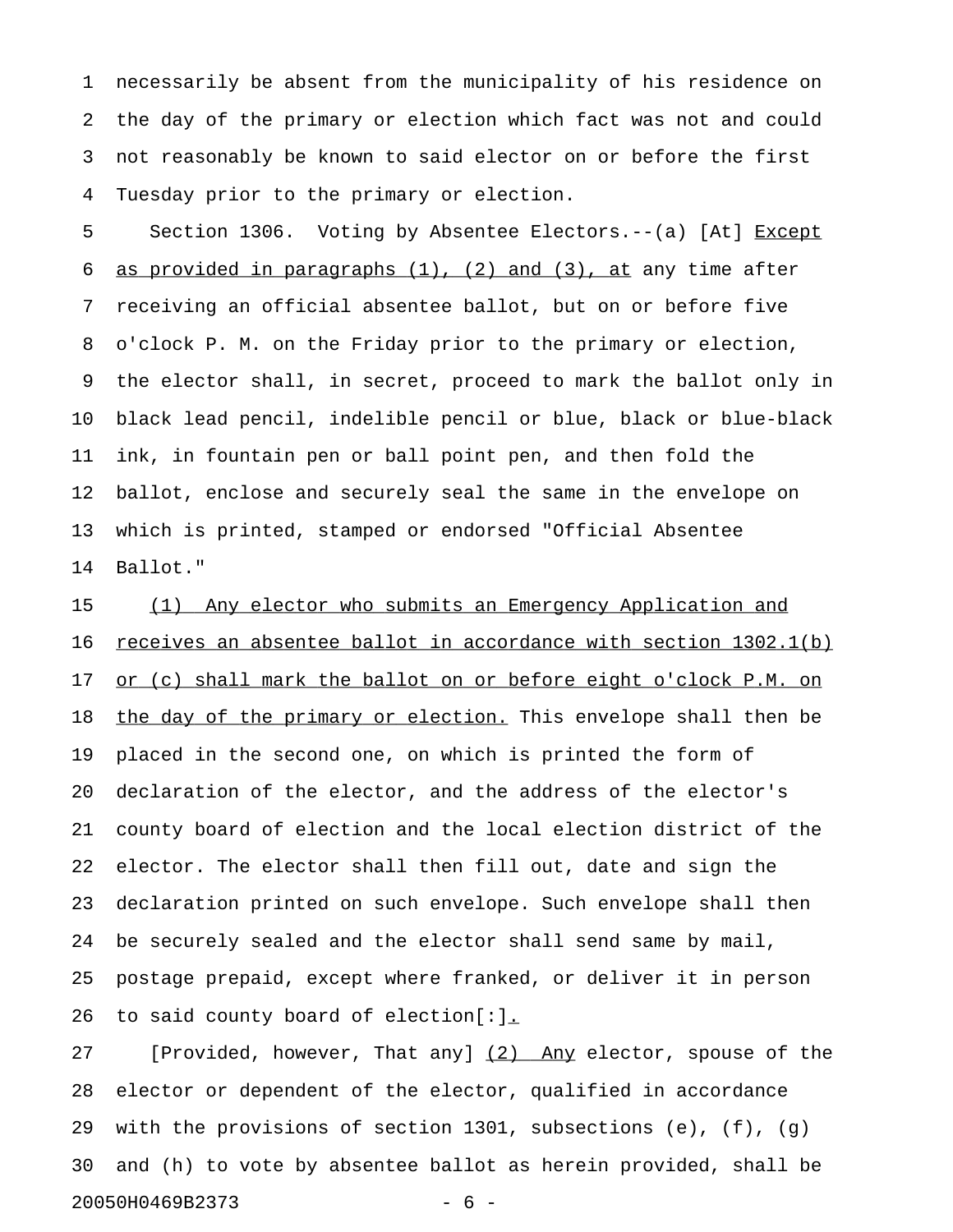1 required to include on the form of declaration a supporting 2 declaration in form prescribed by the Secretary of the 3 Commonwealth, to be signed by the head of the department or 4 chief of division or bureau in which the elector is employed, 5 setting forth the identity of the elector, spouse of the elector 6 or dependent of the elector[:].

7 [Provided further, That any] (3) Any elector who has filed 8 his application in accordance with section 1302 subsection (e) 9 (2), and is unable to sign his declaration because of illness or 10 physical disability, shall be excused from signing upon making a 11 declaration which shall be witnessed by one adult person in 12 substantially the following form: I hereby declare that I am 13 unable to sign my declaration for voting my absentee ballot 14 without assistance because I am unable to write by reason of my 15 illness or physical disability. I have made or received 16 assistance in making my mark in lieu of my signature. 17 .....................(Mark) 18 ................................... 19 (Date) 20 ............................... 21 (Signature of Witness)

23 (Complete Address of Witness)

22 ...................................

24 (b) In the event that any such elector, excepting an elector 25 in military service or any elector unable to go to his polling 26 place because of illness or physical disability, entitled to 27 vote an official absentee ballot shall be in the municipality of 28 his residence on the day for holding the primary or election for 29 which the ballot was issued, or in the event any such elector 30 shall have recovered from his illness or physical disability 20050H0469B2373 - 7 -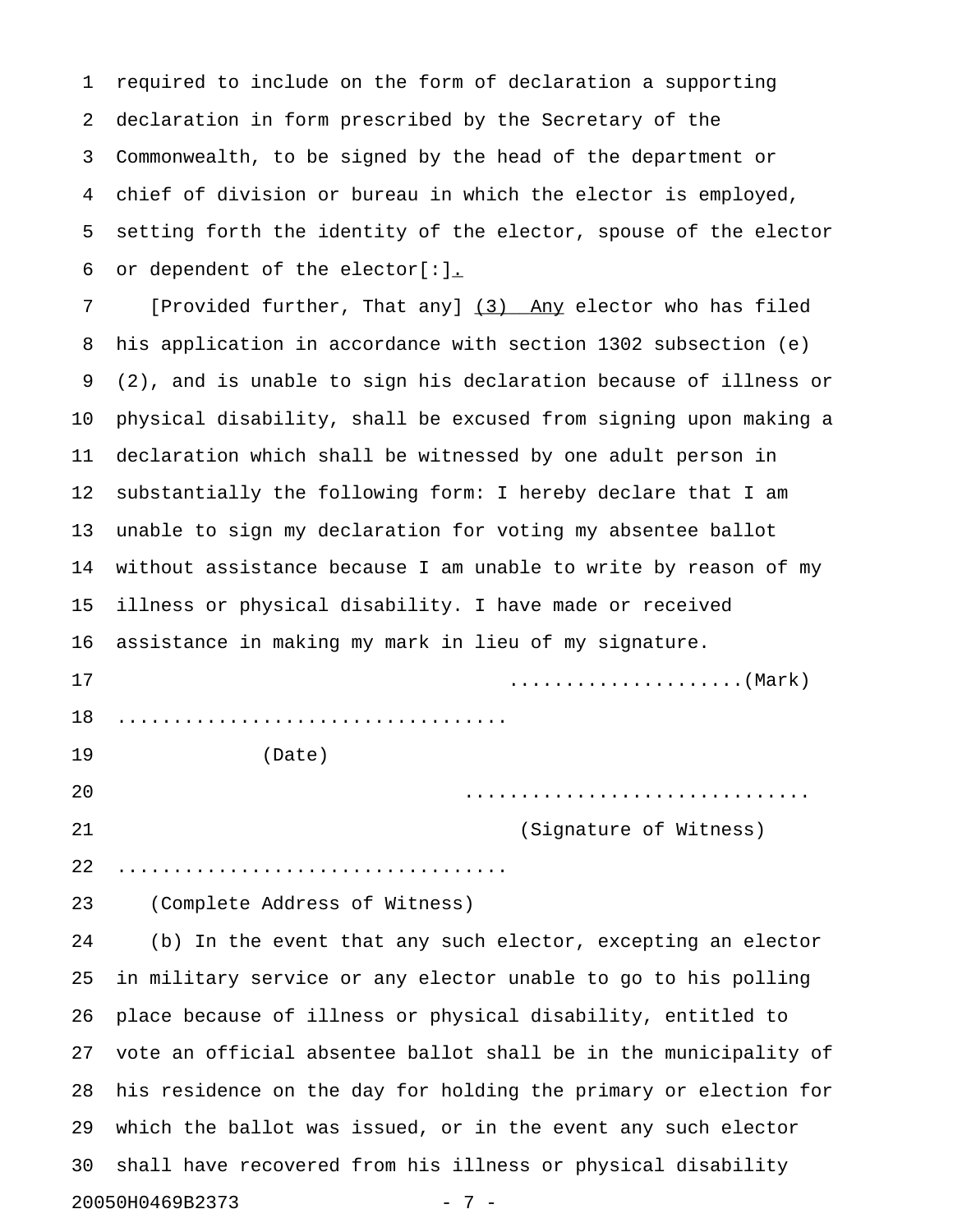1 sufficiently to permit him to present himself at the proper 2 polling place for the purpose of casting his ballot, such 3 absentee ballot cast by such elector shall, be declared void. 4 Any such elector referred to in this subsection, who is 5 within the municipality of his residence, must present himself 6 at his polling place and shall be permitted to vote upon 7 presenting himself at his regular polling place in the same 8 manner as he could have voted had he not received an absentee 9 ballot: Provided, That such elector has first presented himself 10 to the judge of elections in his local election district and 11 shall have signed the affidavit on the absentee voter's 12 temporary registration card, which affidavit shall be in 13 substantially the following form:

14 I hereby swear that I am a qualified registered elector who 15 has obtained an absentee ballot, however, I am present in the 16 municipality of my residence and physically able to present 17 myself at my polling place and therefore request that my 18 absentee ballot be voided.

19 .............................. 20 (Date) (Signature of Elector)

21 .........................................

22 (Local Judge of Elections)

23 An elector who has received an absentee ballot under the 24 emergency application provisions of section 1302.1, and for 25 whom, therefore, no temporary absentee voter's registration card 26 is in the district register, shall sign the aforementioned 27 affidavit in any case, which the local judge of elections shall 28 then cause to be inserted in the district register with the 29 elector's permanent registration card.

30 Section 3 4. Section 1308 of the act, amended December 11, < 20050H0469B2373 - 8 -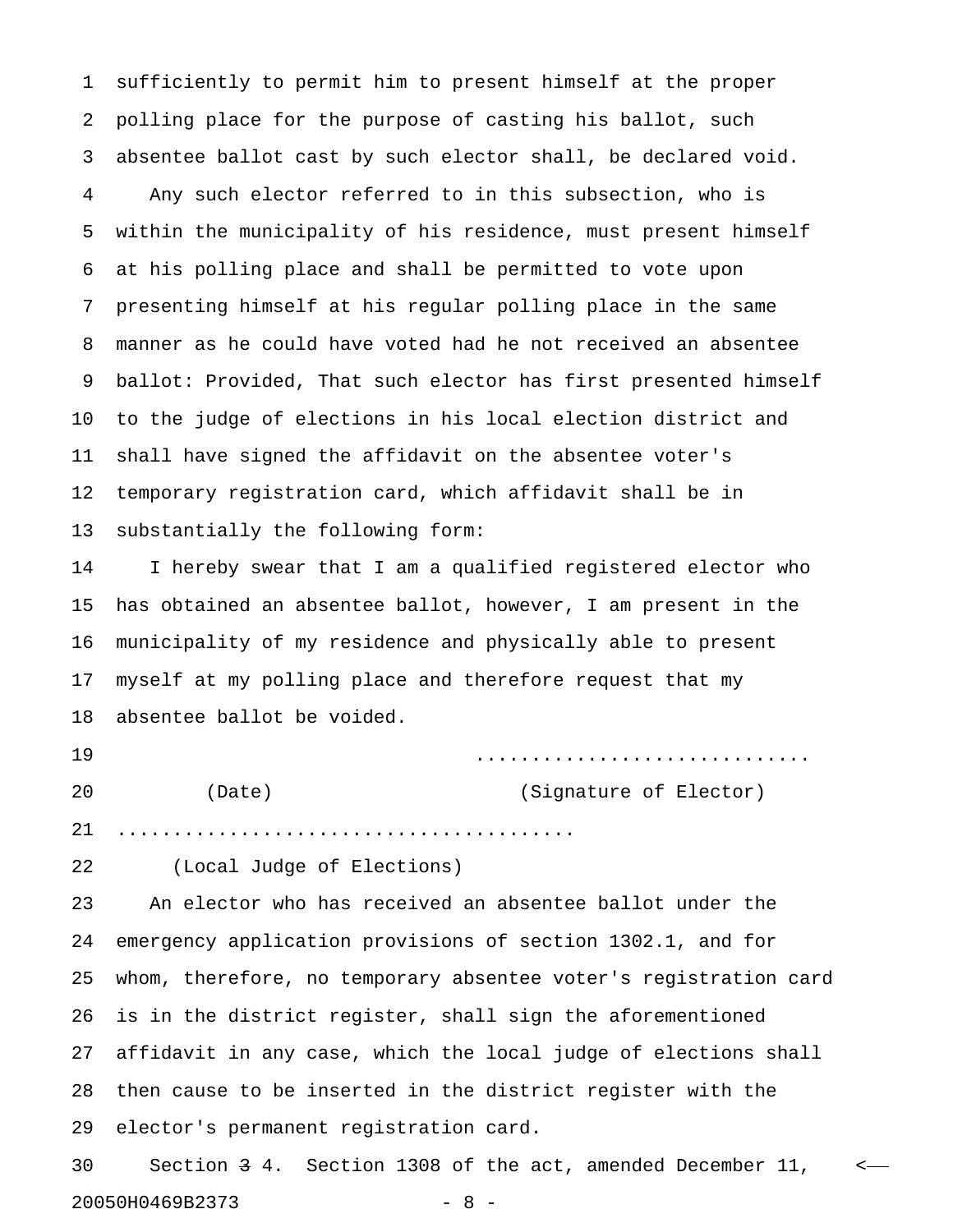1 1968 (P.L.1183, No.375), February 13, 1998 (P.L.72, No.18) and 2 December 9, 2002 (P.L.1246, No.150), is amended to read: 3 Section 1308. Canvassing of Official Absentee Ballots.-- 4 (a) The county boards of election, upon receipt of official 5 absentee ballots in such envelopes, shall safely keep the same 6 in sealed or locked containers until they distribute same to the 7 appropriate local election districts in a manner prescribed by 8 the Secretary of the Commonwealth.

9 [The] Except as provided in section 1302.1(c), the county 10 board of elections shall then distribute the absentee ballots, 11 unopened, to the absentee voter's respective election district 12 concurrently with the distribution of the other election 13 supplies. Absentee ballots shall be canvassed immediately and 14 continuously without interruption until completed after the 15 close of the polls on the day of the election in each election 16 district. The results of the canvass of the absentee ballots 17 shall then be included in and returned to the county board with 18 the returns of that district. No absentee ballot shall be 19 counted which is received in the office of the county board of 20 election later than  $f$ ive o'clock P.M. on the Friday immediately <-21 preceding the primary or November election. Height o'clock P.M. <-

## 22 on the day of the primary or election.

23 (b) Watchers shall be permitted to be present when the 24 envelopes containing official absentee ballots are opened and 25 when such ballots are counted and recorded.

26 (b.1) In all election districts in which electronic voting 27 systems are used, absentee ballots shall be opened at the 28 election district, checked for write-in votes in accordance with 29 section 1113-A and then either hand-counted or counted by means 30 of the automatic tabulation equipment, whatever the case may be. 20050H0469B2373 - 9 -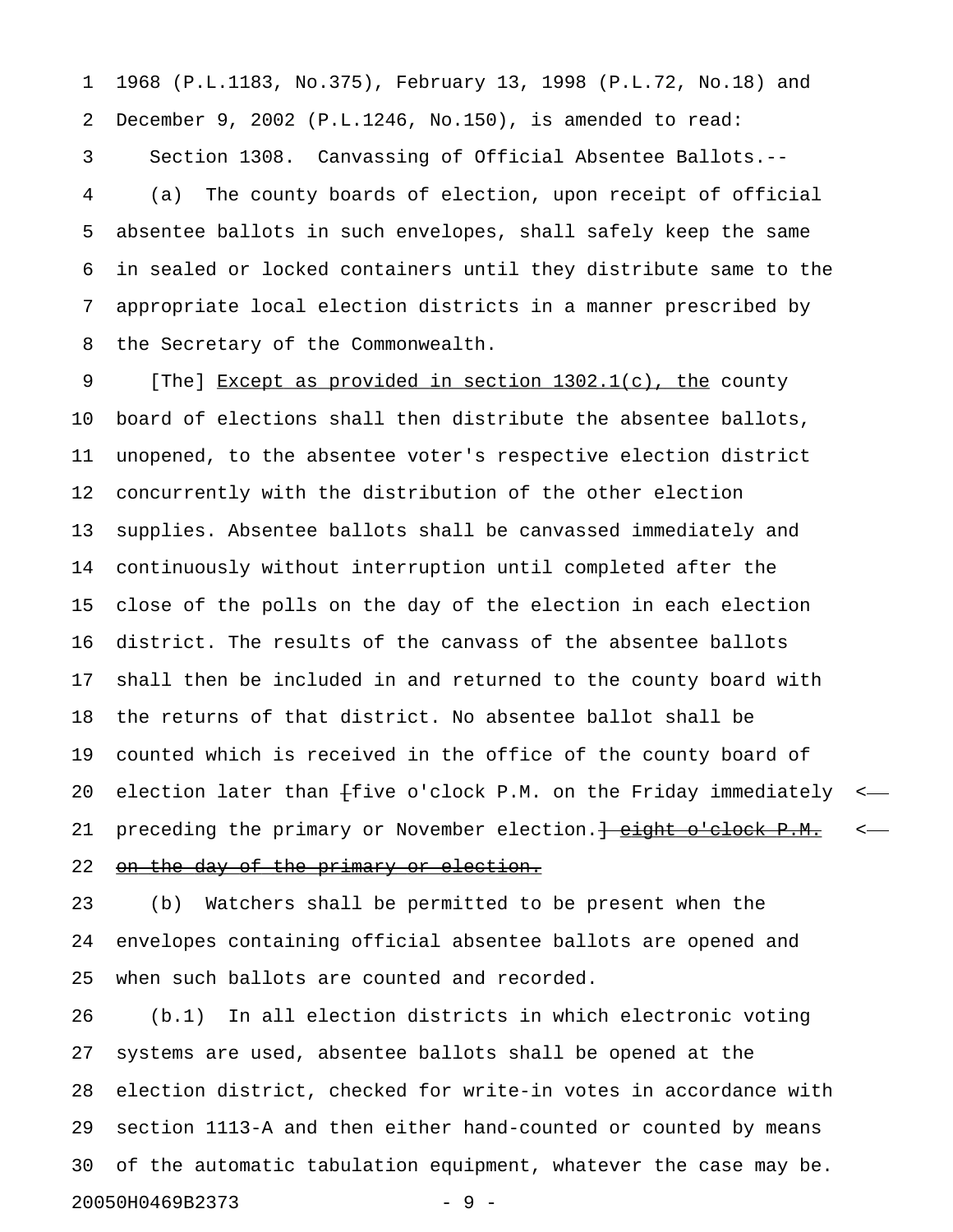1 (d) Whenever it shall appear by due proof that any absentee 2 elector who has returned his ballot in accordance with the 3 provisions of this act has died prior to the opening of the 4 polls on the day of the primary or election, the ballot of such 5 deceased elector shall be rejected by the canvassers but the 6 counting of the ballot of an elector thus deceased shall not of 7 itself invalidate any nomination or election.

8 (e) At such time the local election board shall then further 9 examine the declaration on each envelope not so set aside and 10 shall compare the information thereon with that contained in the 11 "Registered Absentee Voters File," the absentee voters' list and 12 the "Military Veterans and Emergency Civilians Absentee Voters 13 File." If the local election board is satisfied that the 14 declaration is sufficient and the information contained in the 15 "Registered Absentee Voters File," the absentee voters' list and 16 the "Military Veterans and Emergency Civilians Absentee Voters 17 File" verifies his right to vote, the local election board shall 18 announce the name of the elector and shall give any watcher 19 present an opportunity to challenge any absentee elector upon 20 the ground or grounds (1) that the absentee elector is not a 21 qualified elector; or (2) that the absentee elector was within 22 the municipality of his residence on the day of the primary or 23 election during the period the polls were open, except where he 24 was in military service or except in the case where his ballot 25 was obtained for the reason that he was unable to appear 26 personally at the polling place because of illness or physical 27 disability; or (3) that the absentee elector was able to appear 28 personally at the polling place on the day of the primary or 29 election during the period the polls were open in the case his 30 ballot was obtained for the reason that he was unable to appear 20050H0469B2373 - 10 -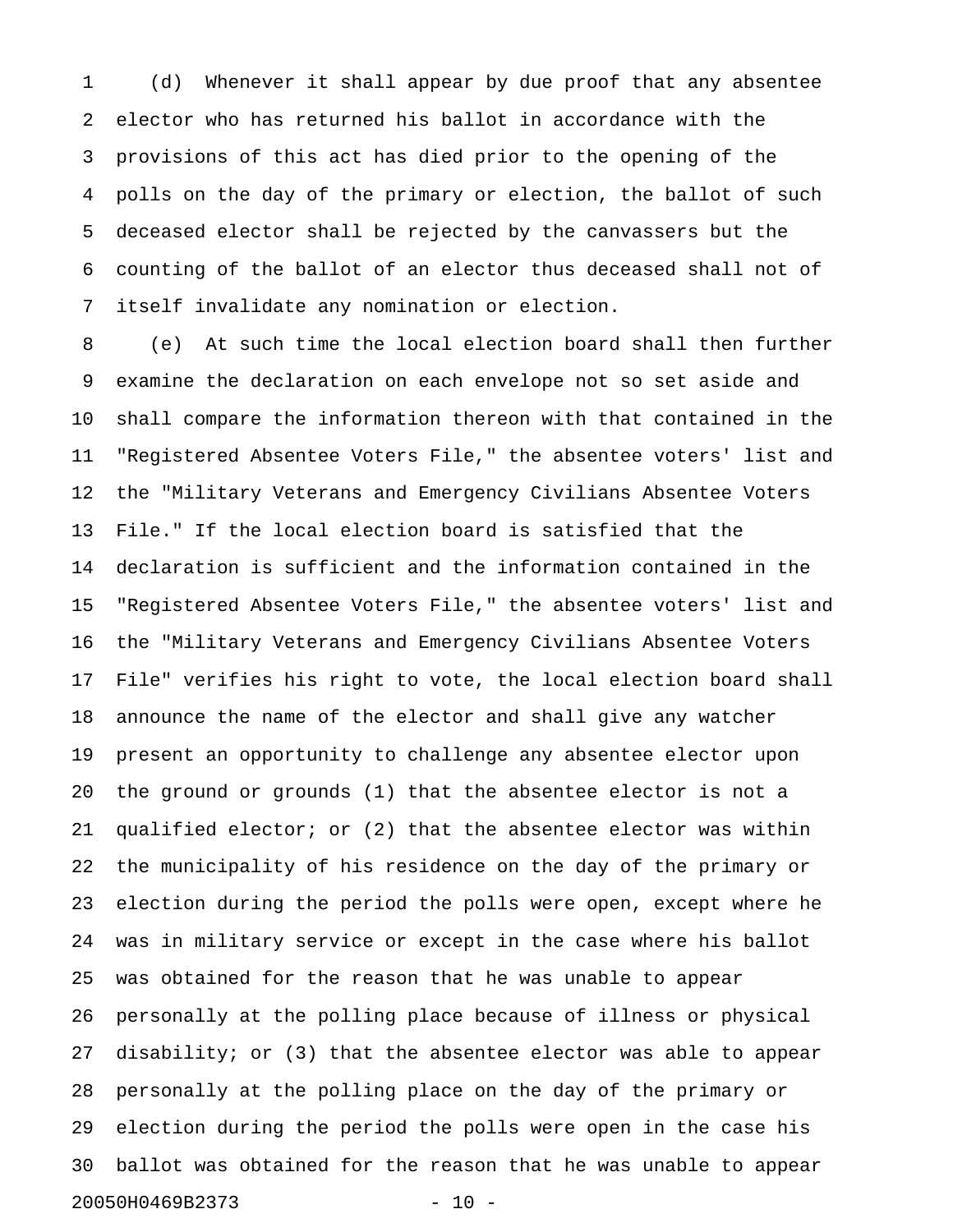1 personally at the polling place because of illness or physical 2 disability. Upon challenge of any absentee elector, as set forth 3 herein the local election board shall mark "challenged" on the 4 envelope together with the reason or reasons therefor, and the 5 same shall be set aside for return to the county board unopened 6 pending decision by the county board and shall not be counted. 7 All absentee ballots not challenged for any of the reasons 8 provided herein shall be counted and included with the general 9 return of paper ballots or voting machines, as the case may be 10 as follows. Thereupon, the local election board shall open the 11 envelope of every unchallenged absentee elector in such manner 12 as not to destroy the declaration executed thereon. All of such 13 envelopes on which are printed, stamped or endorsed the words 14 "Official Absentee Ballot" shall be placed in one or more 15 depositories at one time and said depository or depositories 16 well shaken and the envelopes mixed before any envelope is taken 17 therefrom. If any of these envelopes shall contain any 18 extraneous marks or identifying symbols other than the words 19 "Official Absentee Ballot," the envelopes and the ballots 20 contained therein shall be set aside and declared void. The 21 local election board shall then break the seals of such 22 envelopes, remove the ballots and record the votes in the same 23 manner as district election officers are required to record 24 votes. With respect to the challenged ballots, they shall be 25 returned to the county board with the returns of the local 26 election district where they shall be placed unopened in a 27 secure, safe and sealed container in the custody of the county 28 board until it shall fix a time and place for a formal hearing 29 of all such challenges and notice shall be given where possible 30 to all absentee electors thus challenged and to every attorney, 20050H0469B2373 - 11 -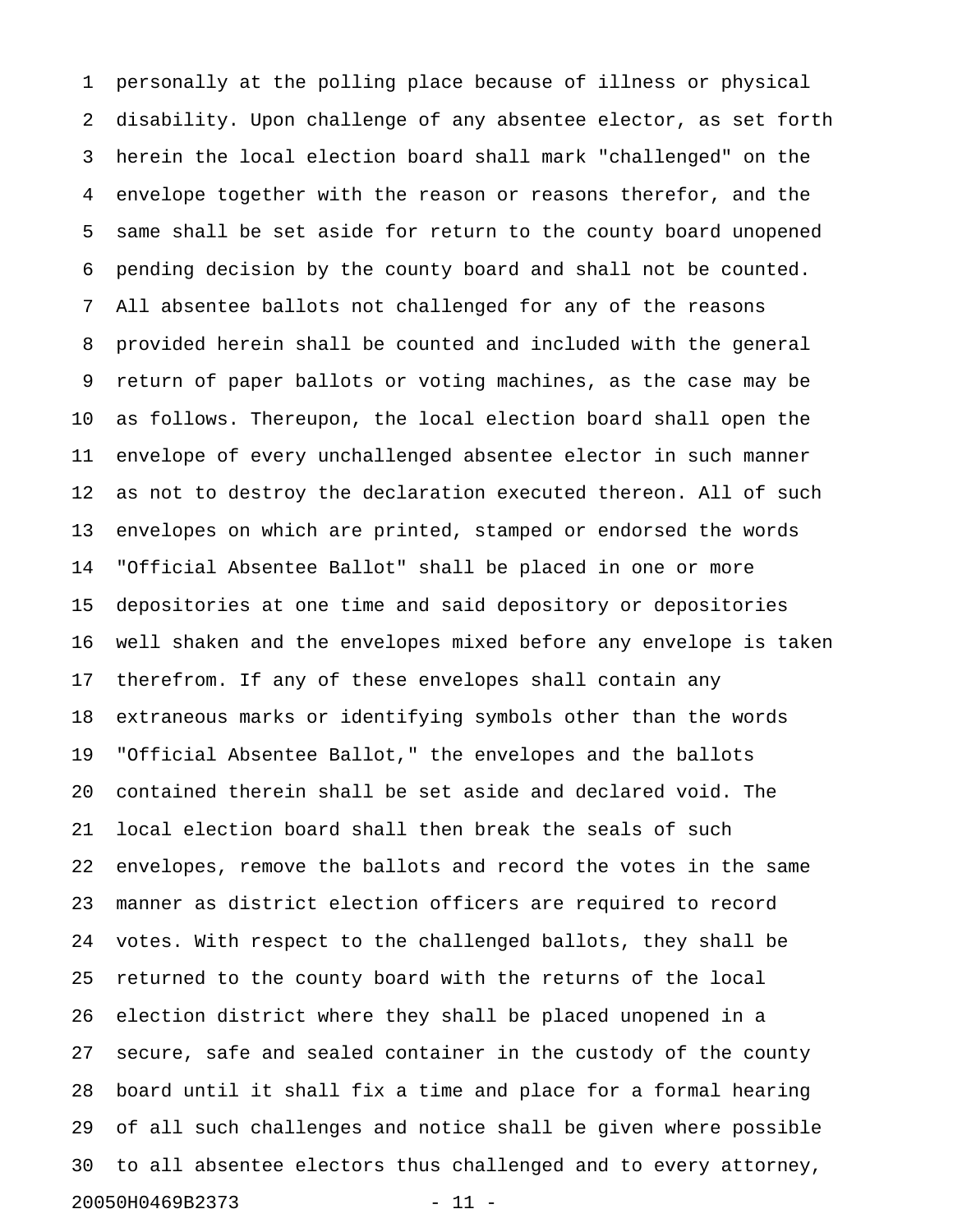1 watcher or candidate who made such challenge. The time for the 2 hearing shall not be later than seven (7) days after the date of 3 said challenge. On the day fixed for said hearing, the county 4 board shall proceed without delay to hear said challenges and, 5 in hearing the testimony, the county board shall not be bound by 6 technical rules of evidence. The testimony presented shall be 7 stenographically recorded and made part of the record of the 8 hearing. The decision of the county board in upholding or 9 dismissing any challenge may be reviewed by the court of common 10 pleas of the county upon a petition filed by any person 11 aggrieved by the decision of the county board. Such appeal shall 12 be taken, within two (2) days after such decision shall have 13 been made, whether reduced to writing or not, to the court of 14 common pleas setting forth the objections to the county board's 15 decision and praying for an order reversing same. Pending the 16 final determination of all appeals, the county board shall 17 suspend any action in canvassing and computing all challenged 18 ballots irrespective of whether or not appeal was taken from the 19 county board's decision. Upon completion of the computation of 20 the returns of the county, the votes cast upon the challenged 21 official absentee ballots shall be added to the other votes cast 22 within the county.

23 (f) Any person challenging an application for an absentee 24 ballot or an absentee ballot for any of the reasons provided in 25 this act shall deposit the sum of ten dollars (\$10.00) in cash 26 with the local election board, in cases of challenges made to 27 the local election board and with the county board in cases of 28 challenges made to the county board for which he shall be issued 29 a receipt for each challenge made, which sum shall only be 30 refunded if the challenge is sustained or if the challenge is 20050H0469B2373 - 12 -